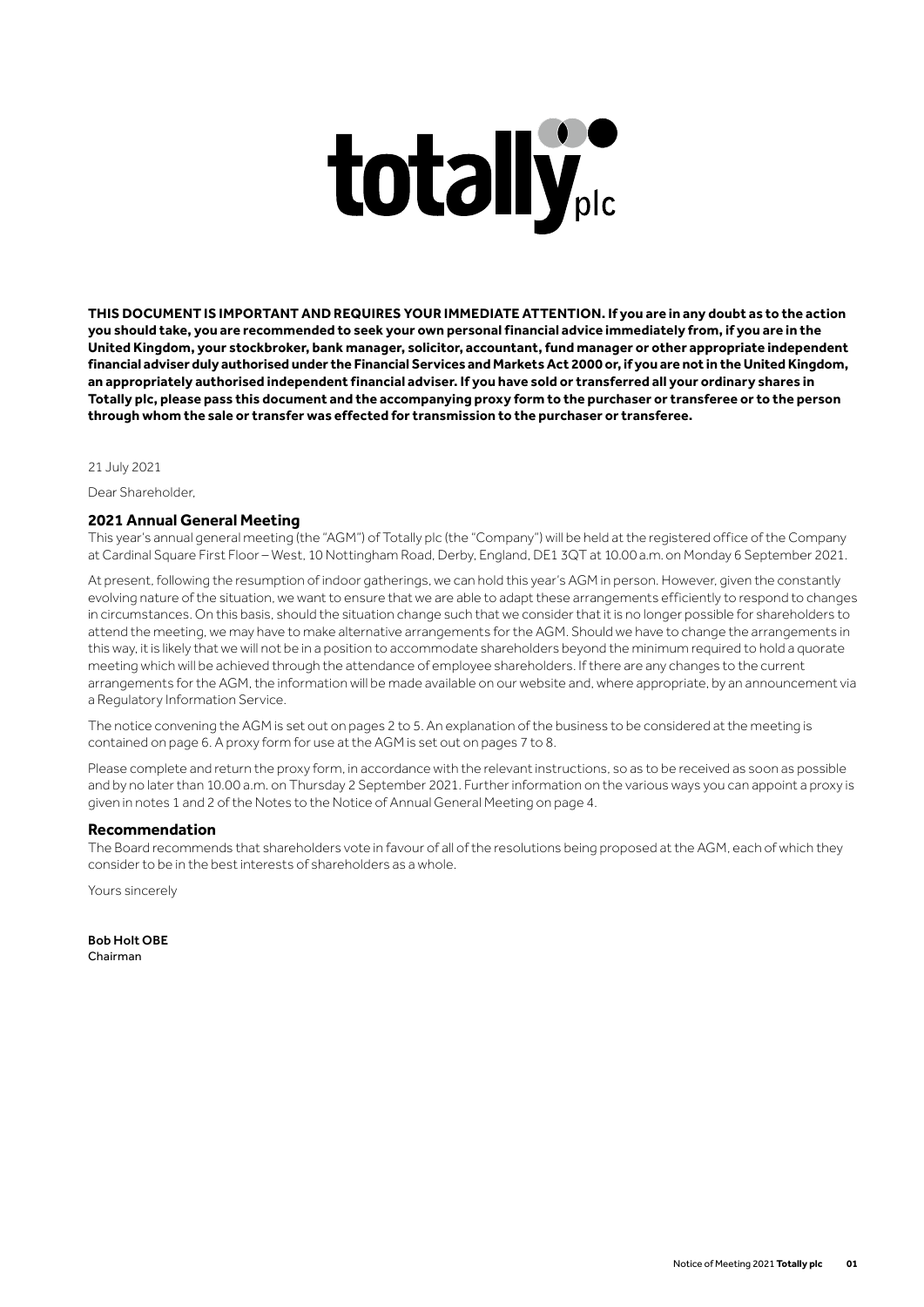# NOTICE OF MEETING Notice of Annual General Meeting

**NOTICE IS HEREBY GIVEN** that the Annual General Meeting (the "AGM") of Totally plc (registered in England and Wales with registered number 03870101) (the "Company") will be held at the registered office of the Company at Cardinal Square First Floor – West, 10 Nottingham Road, Derby, England, DE1 3QT at 10.00 a.m. on Monday 6 September 2021 for the transaction of the following business:

As Ordinary Business to consider and, if thought fit, pass the following resolutions which will be proposed as Ordinary Resolutions:

- 1. To receive and adopt the audited annual accounts for the Company for the financial year ended 31 March 2021, together with the report of the directors of the Company (the "Directors") and the report of the auditor thereon.
- 2. To declare a final dividend of 0.25 pence per ordinary share for the financial year ended 31 March 2021 to be paid on 13 October 2021 to the holders of ordinary shares on the register of members at the close of business on 10 September 2021.
- 3. To re-appoint Anthony Bourne as a director of the Company, who retires in accordance with Article 24 of the Company's articles of association.
- 4. To re-appoint Michael Rogers as a director of the Company, who retires in accordance with Article 24 of the Company's articles of association.
- 5. To re-appoint RPG Crouch Chapman LLP as auditor of the Company to hold office from the conclusion of the AGM until the conclusion of the next annual general meeting at which accounts are laid before the Company and to authorise the Directors to fix their remuneration.

As Special Business to consider and, if thought fit, pass the following resolutions of which Resolution 6 will be proposed as an Ordinary Resolution and Resolutions 7 and 8 will be proposed as Special Resolutions:

- 6. That for the purpose of Section 551 of the Companies Act 2006 (the "Act") the Directors be and are hereby generally and unconditionally authorised to exercise all powers of the Company to allot shares in the Company and/or to grant rights to subscribe for or to convert any security into shares in the Company ("Rights") during the period expiring at the end of the next annual general meeting of the Company to be held after the date of the passing of this resolution or, if earlier, 15 months from the date of the passing of this resolution provided that:
	- 6.1. such power be limited to the allotment of shares and/or the grant of Rights with an aggregate nominal value of up to £6,074,559.20 representing one third of the Company's current issued ordinary share capital; and
	- 6.2. the Company be and is hereby authorised, prior to the expiry of the period referred to in this resolution, to make any offer or agreement which would or might require shares to be allotted and/or Rights to be granted after the expiry of the said period and the Directors may allot shares and/or grant Rights in pursuance of any such offer or agreement notwithstanding the expiry of the authority given by this resolution.

 This resolution revokes and replaces all unexercised authorities previously granted to the Directors in accordance with Section 551 of the Act but without prejudice to any allotment of shares or grant of Rights already made, offered or agreed to be made pursuant to such authorities.

- 7. That, subject to the passing of Resolution 6 above, the Directors be and are empowered in accordance with Section 570 of the Act to allot equity securities (as defined in Section 560 of the Act) for cash pursuant to the authority conferred on them by Resolution 6 and/or to sell ordinary shares held by the Company as treasury shares as if Section 561(1) of the Act did not apply to such allotment or sale provided that the power conferred by this resolution shall be limited to:
	- 7.1. the allotment of equity securities in connection with a rights issue or any pre-emptive offer in favour of holders of ordinary shares in the Company where the equity securities attributable to the respective interests of such holders are proportionate (as nearly as may be) to the respective numbers of ordinary shares held by them on the record date for such allotment (and in favour of holders of any other class of equity securities as required by the rights of those securities or as the Directors otherwise consider necessary) but subject to such exclusions or other arrangements as the Directors may deem necessary or expedient to deal with treasury shares, fractional entitlements, record dates, any legal or practical difficulties under the laws of any overseas territory, or the requirements of any regulatory body or stock exchange, or otherwise; and
	- 7.2. the allotment of equity securities or sale of treasury shares (otherwise than pursuant to sub-paragraph 7.1 above) to any person up to an aggregate nominal value of £1,822,367.70, being approximately 10 per cent. of the Company's current issued ordinary share capital,

 and that this power, unless revoked, varied or renewed, shall expire at the end of the next annual general meeting of the Company to be held after the date of the passing of this resolution or, if earlier, 15 months from the date of the passing of this resolution, but shall extend to the making, before such expiry, of an offer or agreement which would or might require equity securities to be allotted (or treasury shares to be sold) after such expiry and the Directors shall be entitled to allot equity securities (or sell treasury shares) pursuant to any such offers or agreements as if the power conferred hereby had not expired.

 This resolution revokes and replaces all unexercised powers previously granted to the Directors to allot equity securities or sell treasury shares as if Section 561 of the Act did not apply but without prejudice to any allotment of equity securities or sale of treasury shares already made or agreed to be made pursuant to such authorities.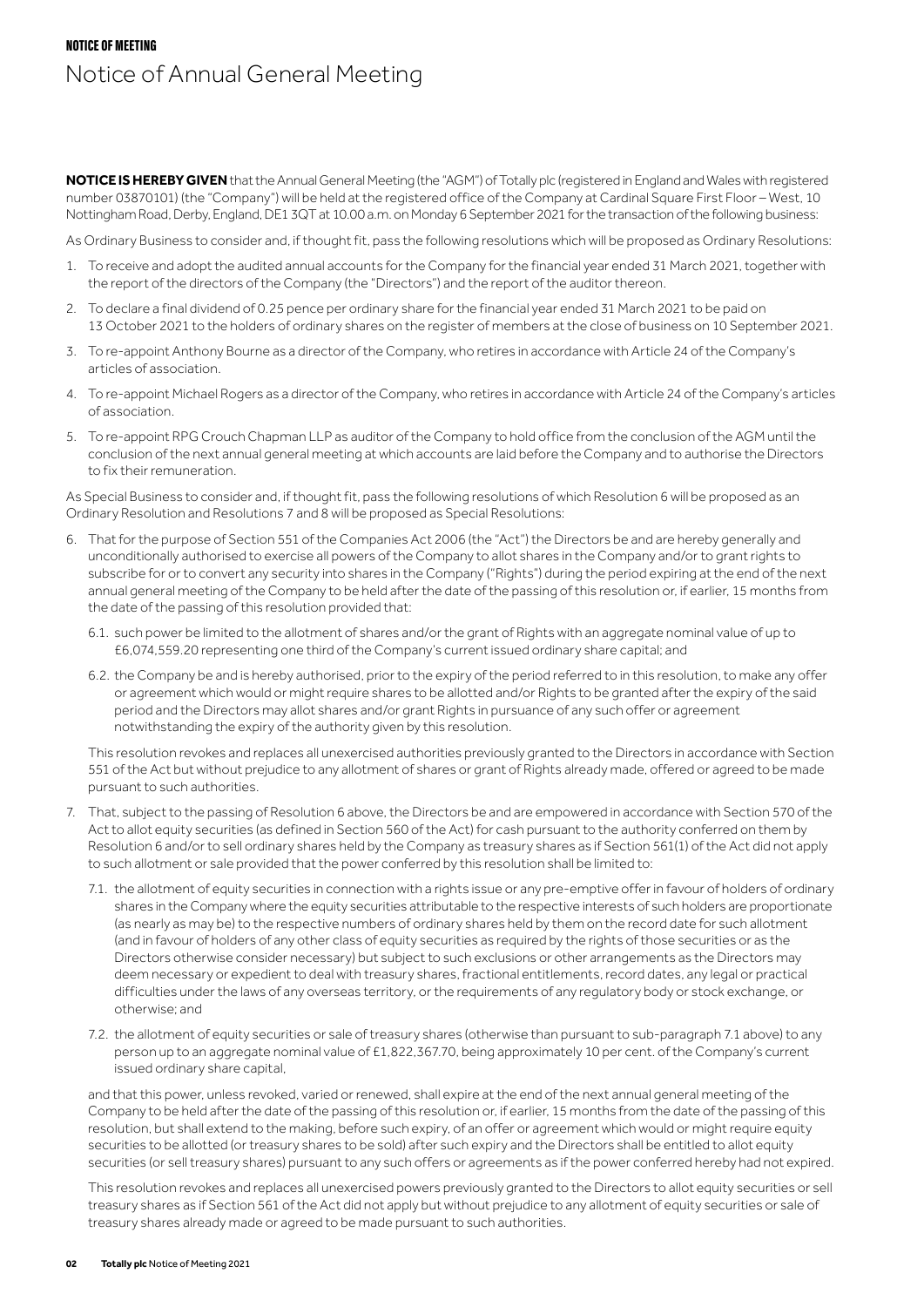- 8. To authorise the Company generally and unconditionally to make market purchases (within the meaning of Section 693(4) of the Act) of ordinary shares of 10 pence each provided that:
	- 8.1. The maximum aggregate number of ordinary shares that may be purchased is 18,223,677.
	- 8.2. The minimum price (excluding expenses) which may be paid for each ordinary share is 10 pence.
	- 8.3. The maximum price (excluding expenses) which may be paid for each ordinary share is the higher of:
		- (i) 105 per cent. of the average market value of an ordinary share in the Company for the five business days prior to the day the purchase is made; and
		- (ii) the value of an ordinary share calculated on the basis of the higher of the price quoted for:
			- (a) the last independent trade of; and
			- (b the highest current independent bid for,
			- any number of the Company's ordinary shares on the trading venue where the purchase is carried out.
	- 8.4. The authority conferred by this resolution shall expire on the date 15 months from the date of the passing of this resolution or, if earlier, at the end of the next annual general meeting of the Company to be held after the date of the passing of this resolution save that the Company may, before the expiry of the authority granted by this resolution, enter into a contract to purchase ordinary shares which will or may be executed wholly or partly after the expiry of such authority.

By order of the Board

### John Charlton **Company Secretary**

Registered Office: Cardinal Square First Floor – West 10 Nottingham Road Derby DE1 3QT

Dated: 21 July 2021

Please see the Notes to the Notice of Annual General Meeting and Explanatory Notes to the Notice of Annual General Meeting overleaf.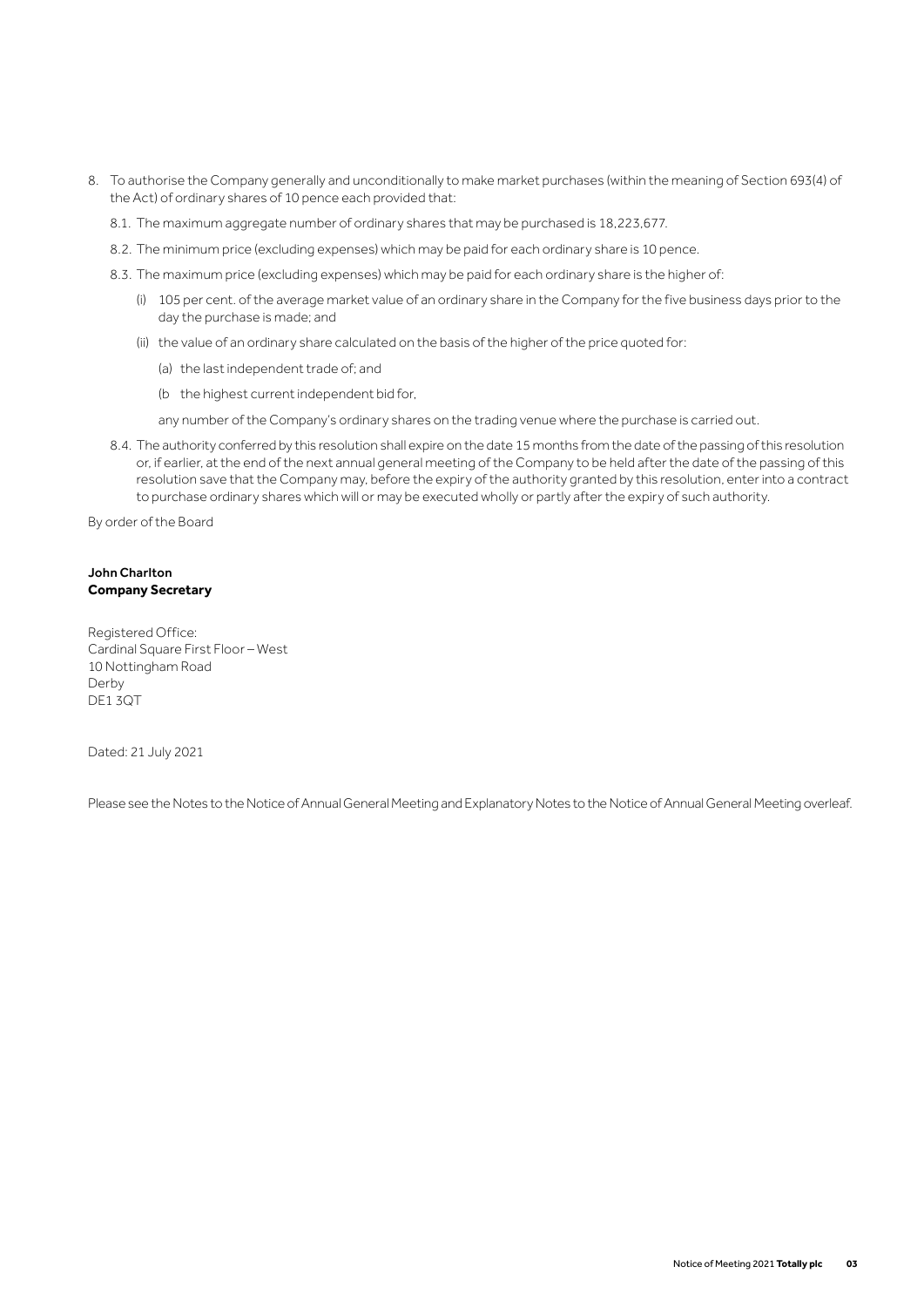## NOTICE OF MEETING Notes to the Notice of Annual General Meeting

- 1. A member entitled to attend and vote at the AGM is entitled to appoint one or more proxies (who need not be a member of the Company but who must attend the AGM to represent you) to attend, speak and vote on their behalf. In order to be valid, an appointment of proxy must be returned by one of the following methods:
	- **•** by completing and signing the hard-copy proxy form which accompanies this Notice of Annual General Meeting, and returning it, together with the power of attorney or other authority, if any, under which it is signed, or a duly certified copy of such power or authority, either: (a) by post, by courier or by hand to Share Registrars Limited, The Courtyard, 17 West Street, Farnham, Surrey GU9 7DR; or (b) by fax to Share Registrars Limited on +44 (0) 1252 719232; or (c) by scan and email to Share Registrars Limited at voting@shareregistrars.uk.com. The hard-copy proxy form must be completed and signed by the shareholder appointing the proxy or by their attorney duly authorised in writing. If the shareholder is a company, the hard-copy proxy form should be sealed with its common seal or signed on its behalf by an officer or an attorney of the company or other person authorised to sign it; or
	- **•** in the case of CREST members, by utilising the CREST electronic proxy appointment service in accordance with the procedures set out in note 2,

 and in each case to be valid must be received by the Company not less than 48 hours before the time of the AGM or adjourned meeting (excluding any part of a day that is not a working day).

2. CREST members who wish to appoint a proxy or proxies by utilising the CREST electronic proxy appointment service may do so for the AGM and any adjournment(s) of it by utilising the procedures described in the CREST Manual (available via www. euroclear.com). CREST Personal Members or other CREST sponsored members, and those CREST members who have appointed a voting service provider(s), should refer to their CREST sponsor or voting service provider(s), who will be able to take the appropriate action on their behalf.

 In order for a proxy appointment made by means of CREST to be valid, the appropriate CREST message (a "CREST Proxy Instruction") must be properly authenticated in accordance with Euroclear UK & Ireland Limited's ("EUI") specifications and must contain the information required for such instructions, as described in the CREST Manual. The message, regardless of whether it relates to the appointment of a proxy or to an amendment to the instruction given to a previously appointed proxy must, in order to be valid, be transmitted so as to be received by Share Registrars Limited (ID: 7RA36) not less than 48 hours before the time of the AGM or adjourned meeting (excluding any part of a day that is not a working day). For this purpose, the time of receipt will be taken to be the time (as determined by the time stamp applied to the message by the CREST Applications Host) from which the issuer's agent is able to retrieve the message by enquiry to CREST in the manner prescribed by CREST. After this time, any change of instructions to proxies appointed through CREST should be communicated to the appointee through other means.

 The Company may treat as invalid a CREST Proxy Instruction in the circumstances set out in Regulation 35(5)(a) of the Uncertificated Securities Regulations 2001.

 CREST members and, where applicable, their CREST sponsors or voting service providers should note that EUI does not make available special procedures in CREST for any particular message. Normal system timings and limitations will therefore apply in relation to the input of CREST Proxy Instructions. It is the responsibility of the CREST member concerned to take (or, if the CREST member is a CREST personal member or sponsored member or has appointed a voting service provider(s), to procure that their CREST sponsor or voting service provider(s) take(s)) such action as shall be necessary to ensure that a message is transmitted by means of the CREST system by any particular time. In this connection, CREST members and, where applicable, their CREST sponsors or voting service providers are referred, in particular, to those sections of the CREST Manual concerning practical limitations of the CREST system and timings.

- 3. In the case of joint holders, where more than one of the joint holders completes a proxy appointment, only the appointment submitted by the most senior holder will be accepted. Seniority is determined by the order in which the names of the joint holders appear in the Company's register of members in respect of the joint holding (the first-named being the most senior).
- 4. To change your proxy instructions simply submit a new proxy appointment using the methods set out above. Note that the cut-off time for receipt of proxy appointments (see note 1 above) also applies in relation to amended instructions; any amended proxy appointment received after the relevant cut-off time will be disregarded. Where you have appointed a proxy using the hard-copy proxy form and would like to change the instructions using another hard-copy proxy form, please contact Share Registrars Limited, The Courtyard, 17 West Street, Farnham, Surrey GU9 7DR, tel. +44 (0) 1252 821390. If you submit more than one valid proxy appointment, the appointment received last before the latest time for the receipt of proxies will take precedence.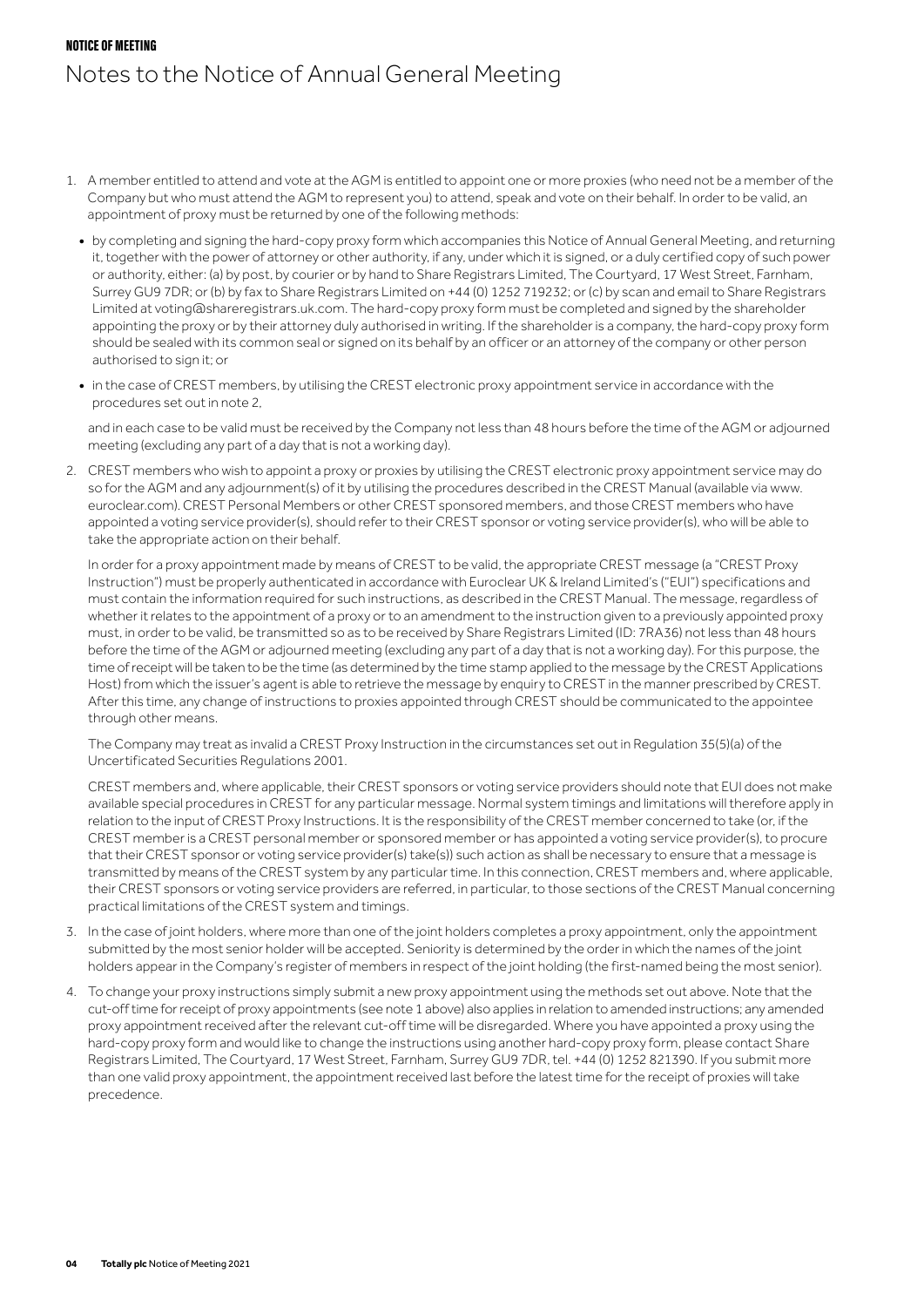- 5. In order to revoke a proxy instruction you will need to inform the Company by sending a signed hard-copy notice clearly stating your intention to revoke your proxy appointment to Share Registrars Limited, The Courtyard, 17 West Street, Farnham, Surrey GU9 7DR. The revocation notice must be received by Share Registrars Limited not less than 48 hours before the time of the AGM or adjourned meeting (excluding any part of a day that is not a working day). In the case of a member which is a company, the revocation notice must be executed under its common seal or signed on its behalf by an officer or attorney of the company or other person authorised to sign it. Any power of attorney or any other authority under which the revocation notice is signed (or a duly certified copy of such power or authority) must be included with the revocation notice.
- 6. A corporation which is a shareholder can appoint one or more corporate representatives who may exercise, on its behalf, all its powers as a shareholder provided that no more than one corporate representative exercises powers over the same share.
- 7. The completion of a proxy form does not preclude a member from attending the AGM and voting in person. If you have appointed a proxy and attend the AGM in person, your proxy appointment will automatically be terminated.
- 8. As permitted by Regulation 41 of the Uncertificated Securities Regulations 2001, only those shareholders who are registered on the Company's register of members at 10.00 a.m. on the day two working days prior to the AGM or adjourned meeting shall be entitled to attend and speak at the AGM and to vote in respect of the number of ordinary shares registered in their names at that time. Changes to entries on the register of members after this time shall be disregarded in determining the rights of any person to attend and/or vote at the AGM.
- 9. You may not use any electronic address provided in this Notice of Annual General Meeting or any related documents (including the proxy form) to communicate with the Company for any purposes other than those expressly stated.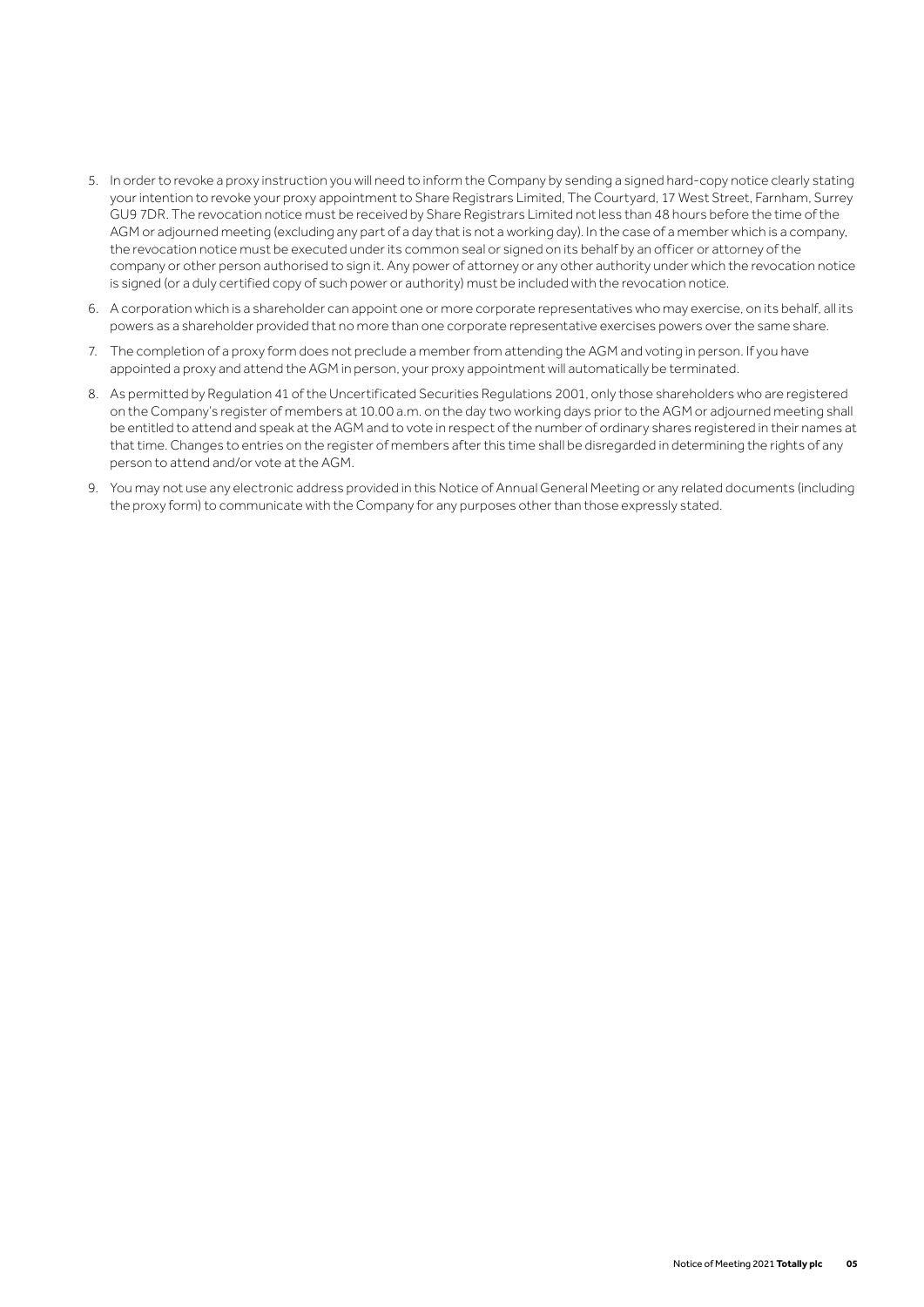## NOTICE OF MEETING

# Explanatory notes to the Notice of Annual General Meeting

#### **Resolution 1**

The Directors are required by law to lay the Company's audited annual accounts and directors' report and auditor's report for the financial year ended 31 March 2021 before a general meeting of the Company.

#### **Resolution 2**

The Directors are proposing to pay a final dividend of 0.25 pence per ordinary share which can only be paid if approved by shareholders. If the recommended final dividend is approved, it will be paid on 13 October 2021 to all members on the register of members at the close of business on 10 September 2021.

#### **Resolutions 3 and 4**

Under the terms of the Company's articles of association, the nearest number to, but not greater than, one third of the Directors of the Company (who are not otherwise required to resign) must resign at the AGM and may offer themselves for re-appointment. The longest serving Directors must resign or, where they have been in office for the same period of time, the Directors to resign are chosen by lot (unless they otherwise agree among themselves).

Currently the Board of Directors has six Directors. Anthony Bourne and Michael Rogers have been the longest in office since their appointment or last re-election and accordingly they will retire by rotation and offer themselves for re-election at the AGM.

#### **Resolution 5**

The auditor is required to be re-appointed at each annual general meeting at which the Company's audited accounts are laid. The Directors, on the recommendation of the Audit Committee (which has evaluated the effectiveness and independence of the external auditor), are proposing the re-appointment of RPG Crouch Chapman LLP as auditor. This resolution also authorises the Directors to fix the auditor's remuneration.

#### **Resolution 6**

Under the Act, the Directors may only allot shares if authorised to do so. It is customary to grant a new authority at each annual general meeting. Accordingly, this resolution will be proposed as an ordinary resolution to grant a new authority to allot shares and/or grant Rights with an aggregate nominal value of up to £6,074,559.20 representing one third of the Company's issued ordinary share capital as at 21 July 2021. If given, this authority will expire at the end of the next annual general meeting of the Company to be held after the date of the passing of the resolution or, if earlier, 15 months from the date of the passing of the resolution. Although the Directors currently have no present intention of exercising this authority, passing this resolution will allow the Directors flexibility to act in the best interests of the Company's shareholders when opportunities arise.

#### **Resolution 7**

The Directors require additional authority from the Company's shareholders to allot shares or sell treasury shares where they propose to do so for cash and otherwise than to the Company's shareholders pro rata to their holdings. This resolution will give the Directors power to issue new ordinary shares or sell treasury shares for cash other than to the Company's shareholders on a pro rata basis: (i) by way of a rights or similar issue; or (ii) with a nominal value of up to £1,822,367.70 which represents approximately 10 per cent. of the Company's issued ordinary share capital as at 21 July 2021. If given, this authority will expire at the end of the next annual general meeting of the Company to be held after the date of the passing of the resolution or, if earlier, 15 months from the date of the passing of the resolution. This resolution will be proposed as a special resolution. Although the Directors currently have no present intention of exercising this authority, passing this resolution will allow the Directors flexibility to act in the best interests of the Company's shareholders when opportunities arise.

#### **Resolution 8**

This resolution seeks authority for the Company to make market purchases of its own ordinary shares and is proposed as a special resolution. If passed, the resolution gives authority for the Company to purchase up to 18,223,677 of its ordinary shares, representing approximately 10 per cent. of the Company's issued ordinary share capital (excluding treasury shares) as at 21 July 2021.

The resolution specifies the minimum and maximum prices which may be paid for any ordinary shares purchased under this authority. The authority will expire on the earlier of the date 15 months from the date of the passing of the resolution and the end of the Company's next annual general meeting.

The Directors do not currently have any intention of exercising the authority granted by this resolution. The Directors will only exercise the authority to purchase ordinary shares where they consider that such purchases will be in the best interests of shareholders generally and will result in an increase in earnings per ordinary share.

The Company may either cancel any shares it purchases under this authority or transfer them into treasury (and subsequently sell or transfer them out of treasury or cancel them).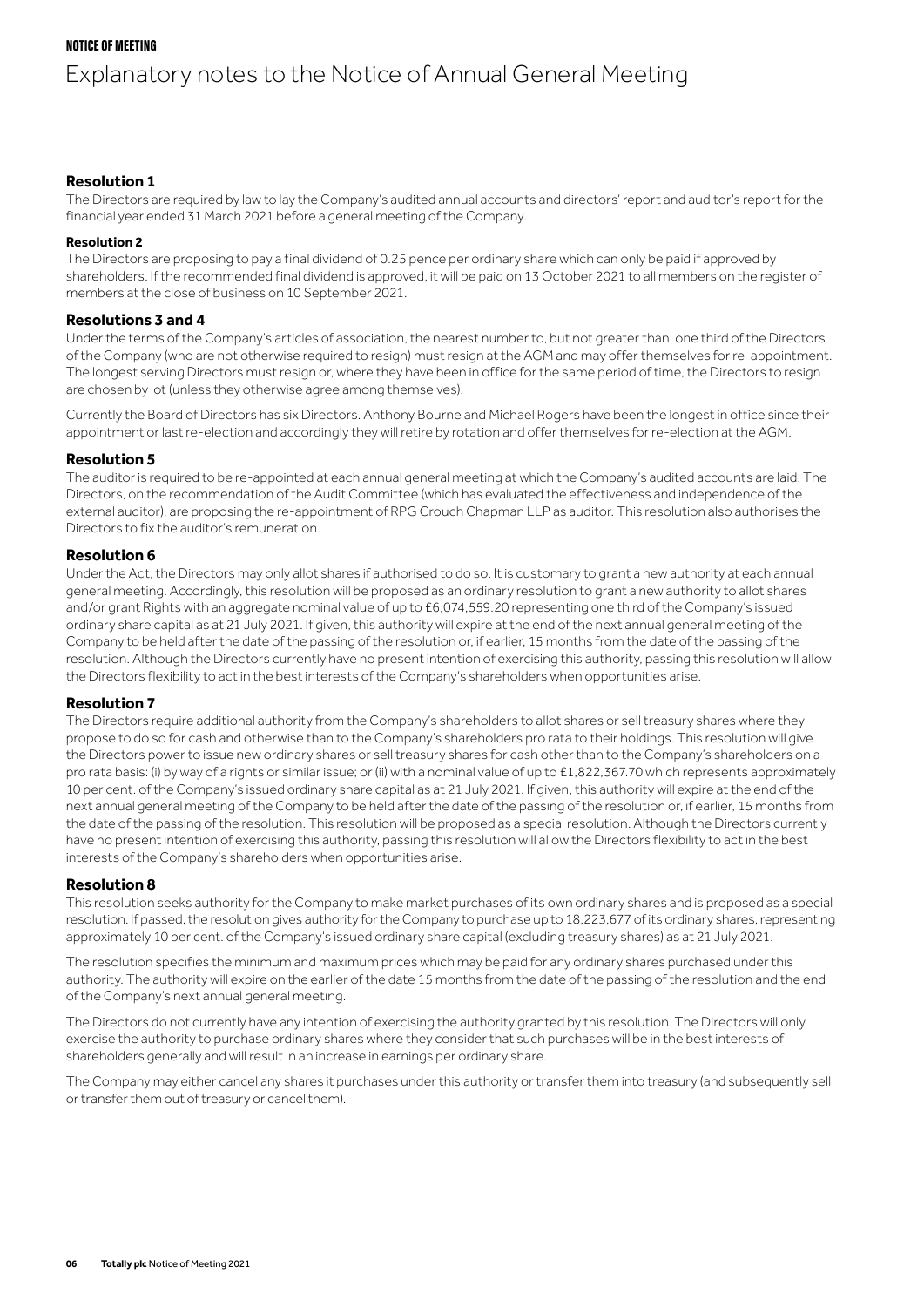# Proxy form

For use at the Annual General Meeting of Totally plc (the "Company") convened for Monday 6 September 2021 at 10.00 a.m. (the "AGM").

I/We, the undersigned, being (a) member/member(s) of the Company, hereby appoint the Chairman of the AGM or,

Name of Proxy (See notes 1 and 2 below)

Number of shares (See notes 1 and 2 below)

as my/our proxy to vote for me/us on my/our behalf at the AGM to be held at the offices of Totally plc. Cardinal Square First Floor – West, 10 Nottingham Road, Derby, England, DE1 3QT on Monday 6 September 2021 at 10.00 a.m. and at any adjournment thereof.

I/We wish my/our proxy to vote as shown below in respect of the resolutions set out in the Notice of Annual General Meeting.

Please indicate by ticking the box if this proxy appointment is one of multiple appointments being made. For the appointment of one or more proxy, please refer to note 2 below.

| Resolutions                                                                                                                                                                                             | For | Against | Vote<br>Withheld<br>(See note 4<br>below) |
|---------------------------------------------------------------------------------------------------------------------------------------------------------------------------------------------------------|-----|---------|-------------------------------------------|
| <b>Ordinary resolutions</b>                                                                                                                                                                             |     |         |                                           |
| 1. To receive and adopt the audited annual accounts for the Company for the<br>financial year ended 31 March 2021, together with the reports of the directors<br>and the report of the auditor thereon. |     |         |                                           |
| 2. To declare a final dividend of 0.25 pence per ordinary share.                                                                                                                                        |     |         |                                           |
| 3. To re-appoint Anthony Bourne as a director of the Company.                                                                                                                                           |     |         |                                           |
| 4. To re-appoint Michael Rogers as a director of the Company.                                                                                                                                           |     |         |                                           |
| 5. To re-appoint RPG Crouch Chapman LLP as auditor of the Company and to<br>authorise the Directors to fix their remuneration.                                                                          |     |         |                                           |
| 6. To authorise the Directors to make allotments of relevant securities in<br>accordance with Section 551 of the Companies Act 2006.                                                                    |     |         |                                           |
| <b>Special resolutions</b>                                                                                                                                                                              |     |         |                                           |
| 7. To authorise the disapplication of statutory pre-emption rights pursuant to<br>Section 570 of the Companies Act 2006.                                                                                |     |         |                                           |
| 8. To authorise the Company to make market purchases of its own shares.                                                                                                                                 |     |         |                                           |

If you want your proxy to vote in a certain way on the resolutions specified, please place an "X" in the appropriate box. If you fail to select any of the given options your proxy can vote as he/she chooses or can decide not to vote at all. The proxy can also do this on any other resolution that is put to the AGM.

Signature

Date

Name (BLOCK CAPITALS)

Address